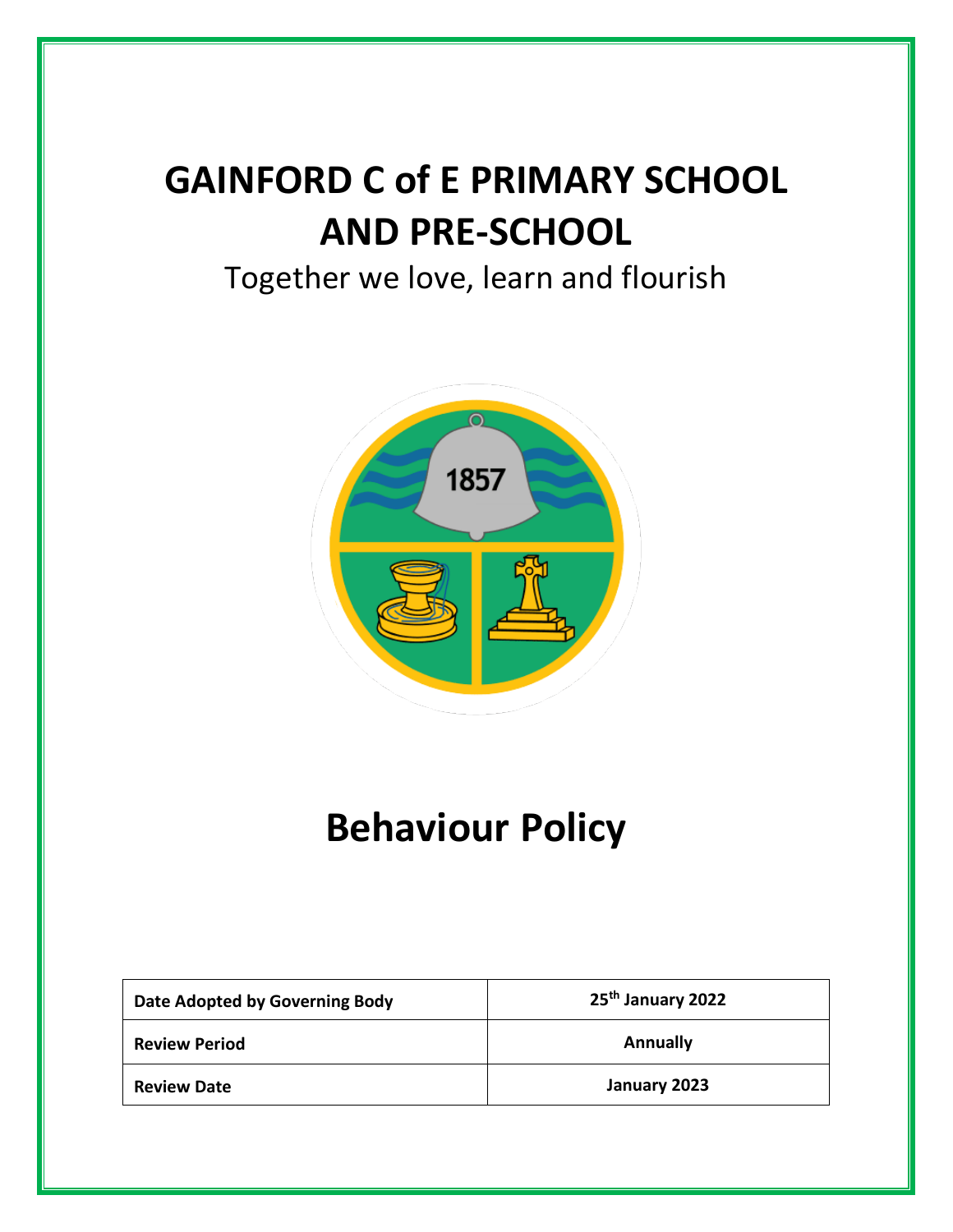#### **The Ethos and Values of Our School**

Gainford Church of England Primary School and Preschool is a semi-rural school at the very heart of our local community. We offer a fantastic education based around achievement and success in a nurturing, holistic environment. Our Christian vision 'Together we love, learn, and flourish' embodies our school and our Christian values underpin all that we do in our day-to-day activities.

Here education is about more than just academic achievement; it is about developing young people who can flourish in all areas of their lives developing the intellectual, spiritual, moral and physical attributes, becoming proud and respectful members of our community. Our deeply Christian ethos and values are central to the experiences our children have each day as part of our school 'family experience.'

Any discussion of ultimate purposes, including discussions about character education, inevitably draws out areas of disagreement. Consequently, as educators, we must become open to disagreement. Indeed, one might argue that a legitimate purpose of character education is that of learning to disagree well – to listen deeply to others and recognise their worth, no matter how deep the disagreement. The debate around 'British Values' teaches that tolerance in a pluralist society must reflect the Archbishop of Canterbury's encouragement to engage in reconciliation – honest, loving, faithful, committed disagreement.

Within this framework we know that children will struggle at times to make the best choices in life. During the school day this might express itself in disagreements around sharing and turn taking; occasionally it might lead to disrespect or a lack of honesty.

Gainford Church of England Primary School and Preschool expects the very best standards of behaviour but recognises that the best way to ensure these standards are maintained are through a belief in 'reflection, forgiveness and reconciliation.' By getting our pupils to think about the choices they make we hope to give them the strategies to make caring ones. When choices lead to incidents we want to see the pupil will be asked to reflect on what has happened and when appropriate forgiveness offered to them through reconciliation with the person or persons affected by the pupil's choice. As a school we aim to develop the children's moral and performance characters and this policy will help achieve this by its promotion of the core Christian values we believe are so intrinsically important.

Restorative justice gives pupils a chance to reflect together on what has happened and then decide together what should happen next. In many cases we hope that forgiveness and time to reflect will lead to a realization that a different 'caring choice' will be made in the future. Sometimes we understand that a longer period of reflection may be needed, at break or lunchtimes, occasionally with senior leaders and a meeting with parents.

This ethos of mutual respect for one another underpins this policy, the Personal, Social, Health and Economic Education (PSHE) curriculum. Furthermore, it is acknowledged that society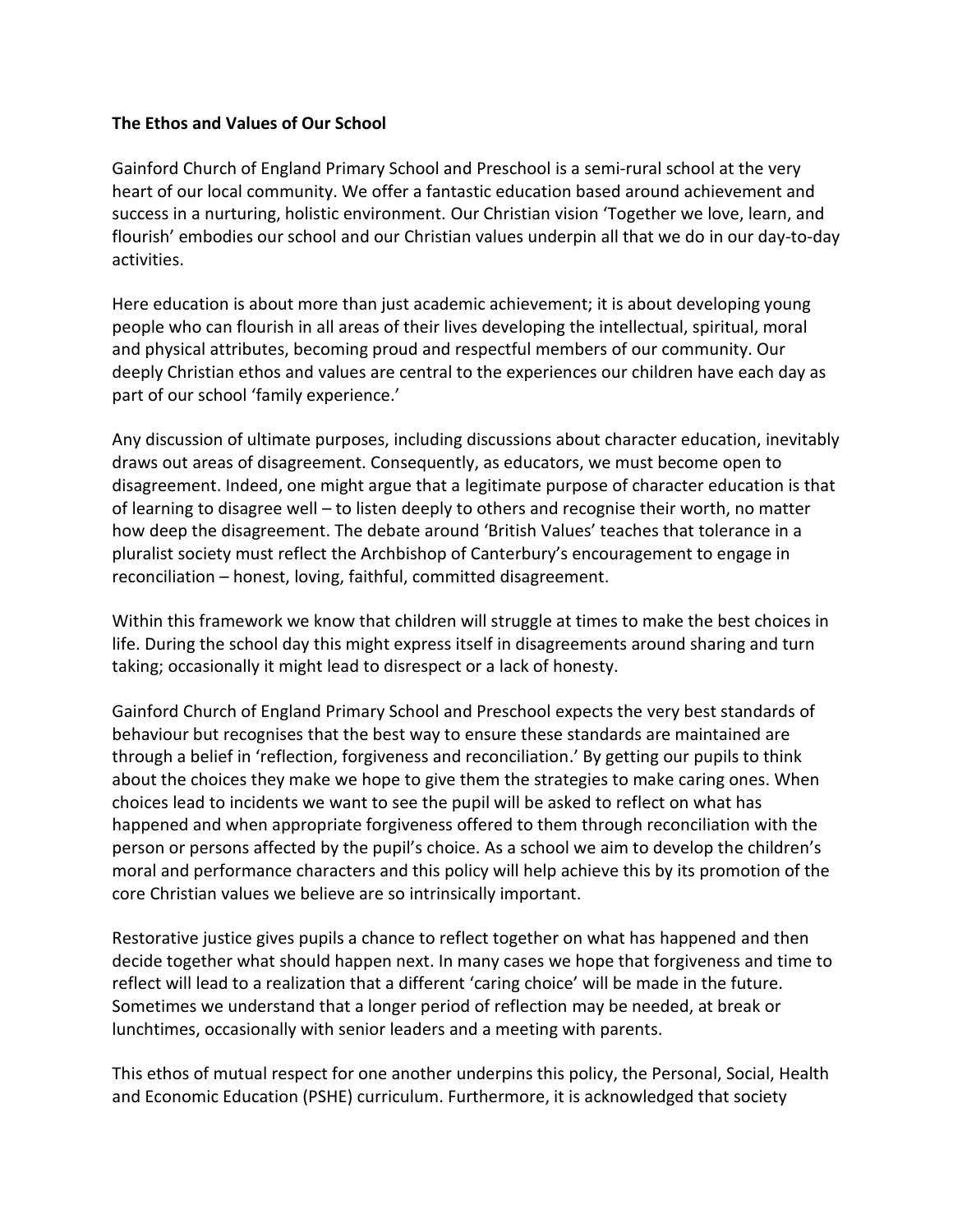expects good behaviour as an important outcome of the educational process and this links with our work on the Rights Respecting Schools Award (RRSA). This policy has been revised in line with Behaviour and Discipline in schools' advice DfE 2016.

# **1. The Scope of this Policy**

This document applies to all irrespective of their gender, ethnicity, disability, religious beliefs/faith tradition, sexual orientation, age or any other of the protected characteristics (Single Equalities Act 2010). The school respects the rights of children and values the UN Convention on the Rights of the Child (CRC). This policy supports Article 2, 3, 15, 16, 19 20, 28, 29 and 31 in particular.

# **2. The Aims of this Policy**

- To ensure pupils are 'ready, respectful and safe' in classes before teaching begins
- To help pupils listen deeply to each other to recognise each other's worth
- To engage in reflection, forgiveness and reconciliation
- To support children to become honest and loving
- To help develop their moral and performance characters
- To help children make caring choices in their lives that respect others
- To help children remain respectful when they disagree
- To understand that through reflection we can consider the feelings of others and decide on alternative paths of action for the future
- To understand that in life there are consequences for our actions and that longer periods of reflection may be required at break or lunchtimes
- To understand that honesty is vital and that we may need to reflect on our actions with senior leaders or parents
- To create an environment which encourages and reinforces outstanding behaviour in line with Rights Respecting Schools Award
- To define acceptable standards of behaviour
- To encourage consistency of response to both positive and negative behaviour
- To promote self-esteem, self-discipline and positive relationships
- To ensure that the school's expectations and strategies are widely known and understood both inside and outside of the grounds
- To encourage the involvement of both home and school in the implementation of this policy
- To be in line with our legal duties in respect of safeguarding and SEND needs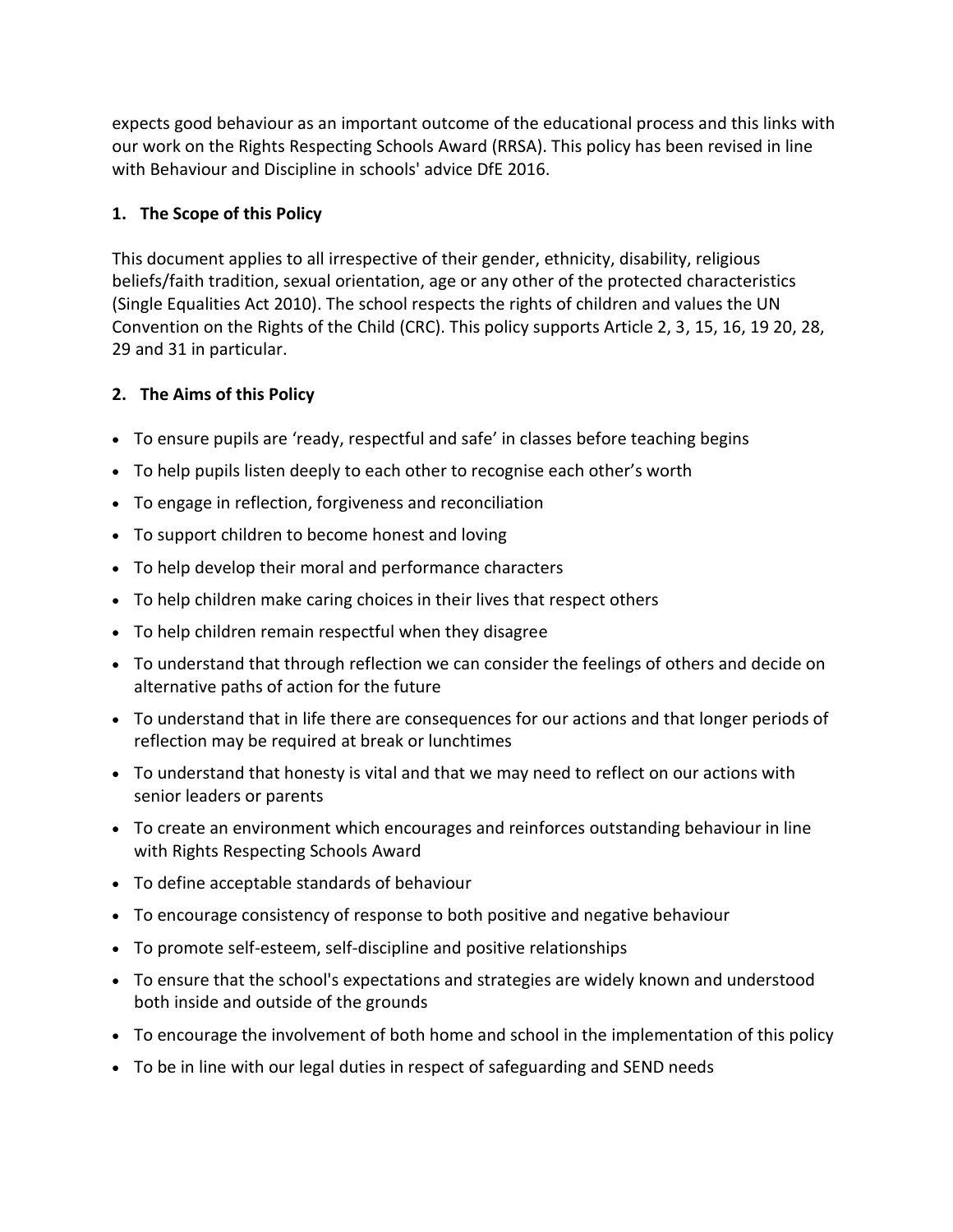# **3. The Standards Expected in Our School**

In seeking to define acceptable standards of behaviour it is acknowledged that these are goals to be worked towards throughout a child's life both in and out of school. Thus, the school has a central role in the children's social and moral development just as it does in their academic development. Just as we measure academic achievement in terms of progress and development over time towards academic goals, so we measure standards of behaviour in terms of the children's developing ability to respect each other, the adults in the school, the wider community and their family.

We expect the children to be *ready* to learn and enthusiastic to do so, we also know that they need to show *respect* to staff and each other in and around school and before learning can begin.

The children bring to school a wide variety of behaviour patterns based on differences in home values, attitudes and parenting skills. At Gainford Primary we work towards standards of behaviour based on the Christian principles of honesty, love, respect, consideration and responsibility. We use the principles of reflection, forgiveness and reconciliation to reinforce these values.

#### **4. A Consistent Approach**

All the adults encountered by the children during their time at school play an important part in their lives and have a responsibility to model the very highest standards of behaviour, both in their dealings with the children and with each other, as their example has an important influence on the children.

As adults we:

- Use the same language keeping a consistent approach
- Provide a caring environment
- Do not shout at the children
- Create a positive climate using praise to reward caring choices
- Emphasise the importance of being valued as an individual within the group
- Promote, through example, honesty and courtesy
- Encourage relationships based on kindness, respect and understanding of the needs of others
- Ensure fair treatment for all regardless of age, gender, race, ability and disability
- Show appreciation of the efforts and contribution of all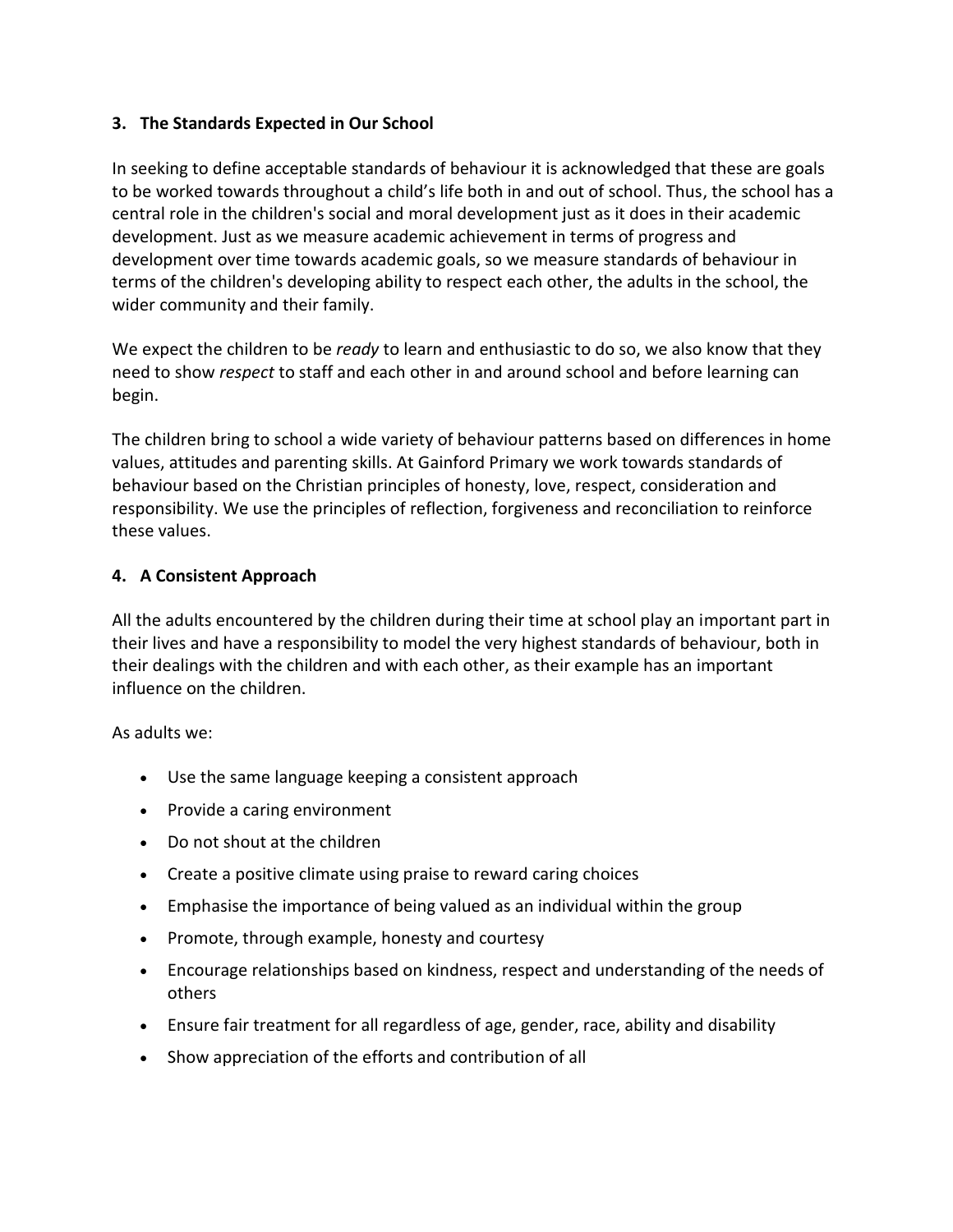• Reinforce the highest standards of behaviour and where these values have not been met will support the child to reflect

These standards must be modelled by ALL staff and visitors to our school.

# **The Gainford approach used by staff:**

If the child's behaviour has resulted in disrespect to another pupil or adult then they must face up to this, seeking forgiveness and asking the person what should happen next. It may be that the child needs a longer period of reflection at break or lunchtime and may agree that a letter asking for forgiveness and explaining what they will do differently in the future in a similar situation is needed.

The support of senior leaders is always available, but we recognise that it is best for all adults to take a responsibility for maintaining the high standards and values we expect from children. This generates respect for all staff.

Occasionally some pupils may need to spend time reflecting at break or lunchtime (but give children the opportunity to make a positive change before this); they must always be given the opportunity to seek forgiveness and offer / be offered alternative behaviour choices for the future. It will be up the discretion of staff whether they involve senior leaders or meet with parents for further reflection (this will depend on the initial actions taken by the child).

# **5. The Curriculum and Learning**

We believe that a creative and engaging curriculum and effective learning contribute to outstanding behaviour. Thorough planning for the needs of all pupils, the active involvement of pupils in their own learning, and structured feed- back all help to create a positive and stimulating environment.

Lessons should have clear objectives, understood by all children, and should be challenging enough to meet the needs of children of all abilities. Marking and praise can be used both as a supportive activity, providing feed-back to the children on their progress and achievements, and as a signal that the children's efforts are valued and that progress matters.

# **6. Enabling Classroom Environments**

Classroom environments and teaching methods have an important influence on children's attitudes. At Gainford Primary we create a calm atmosphere and promote peaceful learning spaces. Each class draws up a charter based on the school's ethos that is displayed (upholding the values of RRSA). The classroom environment gives clear messages to the children about the extent to which they and their efforts are valued. Relationships between teacher and children,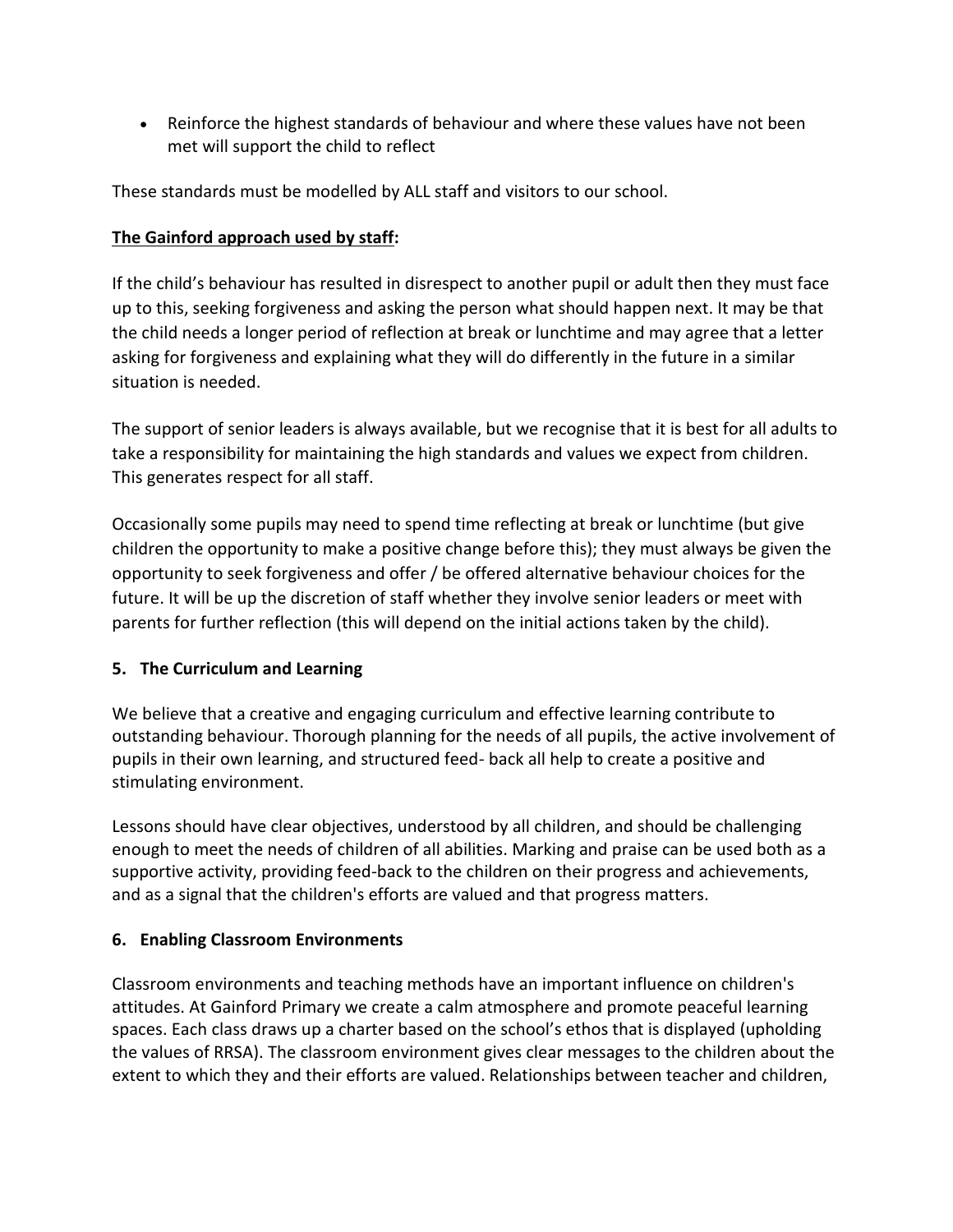strategies for encouraging outstanding attitudes, arrangements of furniture, access to resources and classroom displays all have a bearing on the way children behave.

Classrooms should be organised to develop independence, resilience and personal initiative. Materials and resources should be arranged to aid accessibility and reduce uncertainty and disruption. Displays should be created using natural, neutral colours allowing the pupils' work to stand out. Work displayed helps develop self-esteem through demonstrating the value of every individual's contribution, and overall, the classroom should provide a welcoming environment.

Teaching methods should encourage enthusiasm and active participation for all. Lessons should aim to develop the skills, knowledge and understanding which will enable the children to work and play in co-operation with others. Praise is constantly used to encourage outstanding attitudes as well as outstanding work.

# **7. Positivity, Praise and Reward**

Our emphasis is on rewards to reinforce the outstanding attitudes we expect, rather than on failures. We believe that rewards have a motivational role, helping children to see that their actions and hard work are valued. The commonest reward is praise, informal and formal, public and private, to individuals and groups. It is earned by the maintenance of high standards as well as by particularly noteworthy achievements, for example holding a door open for someone or wishing them a happy day. This is as true for adults as for children. Rates of praise for attitude should be as high as for work.

Recognition of the following rewards is presented during the Friday Celebration event with visitors invited where possible:

- House points/dojo points
- Celebration of Positive behaviour
- Certificates and Awards
- Lunchtime Supervisor Awards
- Gold Headteacher Awards

This is a chance to promote the ethos and values of the school to pupils, staff, and parents, focusing just as much on the respect and politeness of pupils as well as academic achievement. Each class has their own systems in line with this policy. Children and teachers develop them together at the start of each academic year. This shared responsibility is developed in mutual respect of each other and with the school ethos as central. The Headteacher has an important part to play and has another layer of praise stickers and certificates.